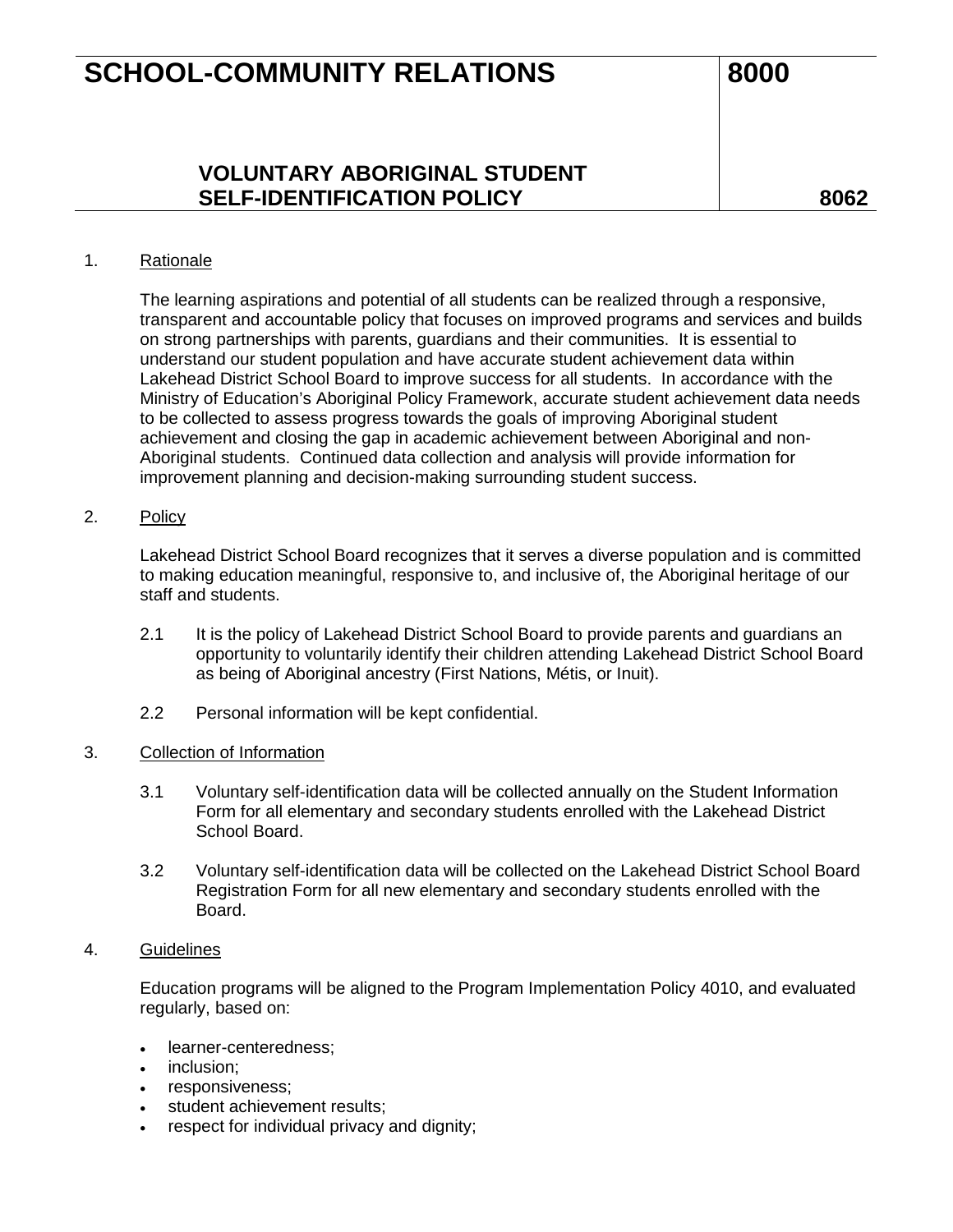## **VOLUNTARY ABORIGINAL STUDENT SELF-IDENTIFICATION POLICY 8062**

- equity;
- acknowledgement and reflection of cultural diversity;
- collaboration;
- innovation:
- transparency; and
- contribution to the knowledge base through research.

#### 5. Accountability

Education programs developed will achieve these objectives:

- provide high quality learning opportunities that are responsive, flexible and accessible to all students;
- improve literacy and numeracy results of all students;
- increase the retention rate of all students:
- increase the graduation rates of all students; and
- ensure that all students are well-prepared for participation in post-secondary studies and the world of work.

#### 6. Definitions

The following definitions are made without prejudice.

6.1 Aboriginal identification refers to the definition in the Constitution Act, 1982, Section 35 (2), as: "In this Act, Aboriginal peoples of Canada include Indian, Inuit and Métis peoples of Canada".

*(Source: Constitution Act 1982, Section 35 (2))*

- 6.2 "First Nations" peoples include both status and non-status peoples:
	- Status refers to peoples registered under the Indian Act of Aboriginal Affairs and Northern Development Canada (AANDC), holding certain rights and benefits that are not available to non-status or Métis people and possessing a registry number with AANDC.
	- Non-status refers to peoples who can identify where their ancestral lands are (First Nation or reserve community), who are not registered under the Indian Act of Aboriginal Affairs and Northern Development Canada (AANDC) due to ineligibility registry requirements or who have not applied for their status.

*(Sources: Aboriginal Affairs and Northern Development Canada, Benefits and Rights: Indian Status, 201[3 www.aadnc-aandc.gc.ca;](http://www.aadnc-aandc.gc.ca/) Indian Act, Sections 5,6)*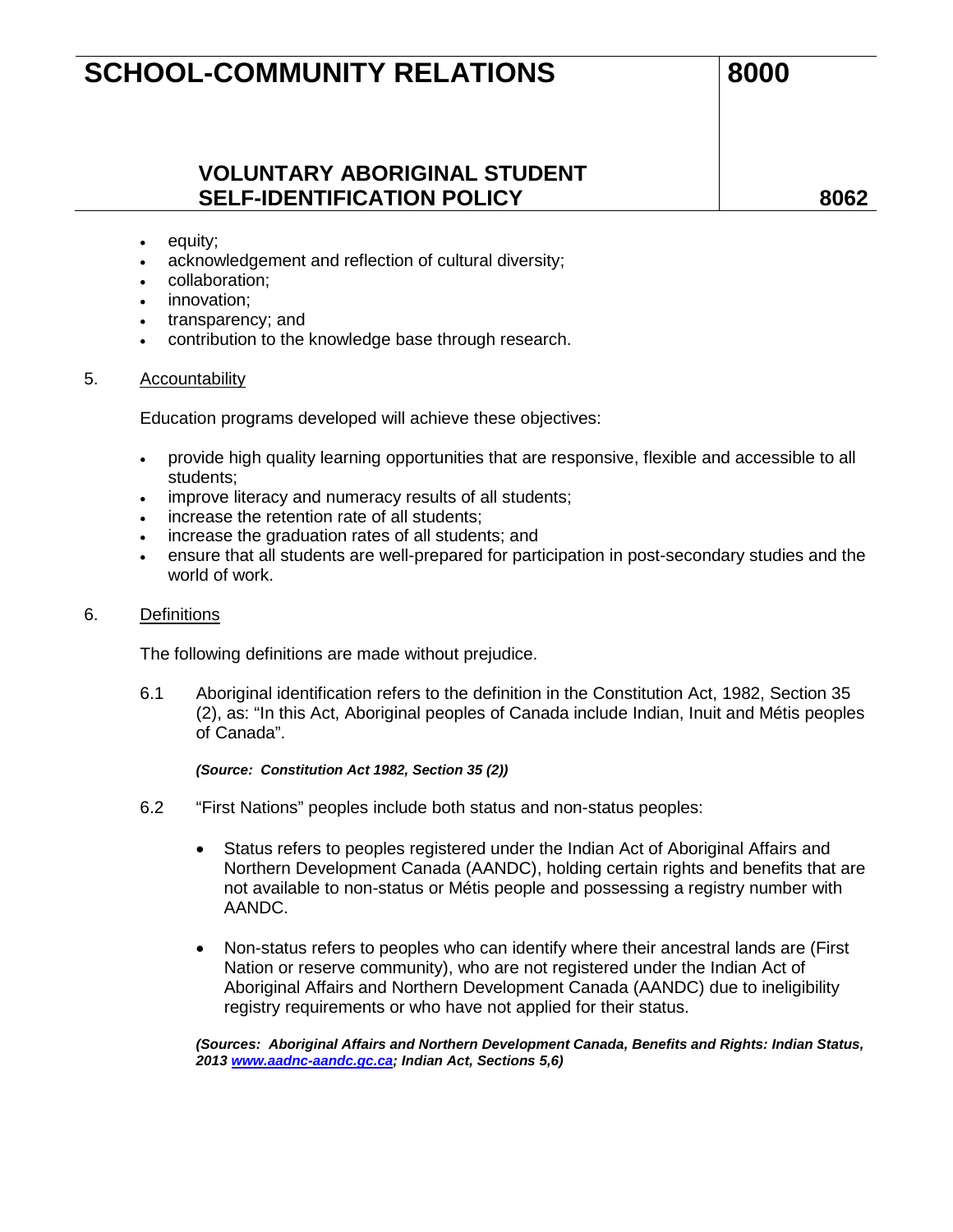**VOLUNTARY ABORIGINAL STUDENT SELF-IDENTIFICATION POLICY 8062**

6.3 "Métis" means a person who self-identifies as Métis, is distinct from other Aboriginal peoples, is of historic Métis Nation ancestry, and is accepted by the Métis Nation.

*(Source: Métis National Council, Métis National Council. "The Métis" Ottawa, ON: 2011)*

6.4 Inuit is a distinct group of Aboriginal people who have ancestral ties to Northern Canada (Nunavut, Northwest Territories, Northern Quebec and Northern Labrador).

*(Source Aboriginal Affairs and Northern Development Canada, "Inuit" 2013 [www.aadnc](http://www.aadnc-aandc.gc.ca/)[aandc.gc.ca;](http://www.aadnc-aandc.gc.ca/) Inuit Tapiriit Kanatami. "Inuit Historical Perspectives[" https://www.itk.ca/about-inuit\)](https://www.itk.ca/about-inuit)*

6.5 A Tuition Agreement is the purchase of a service contract (between a band council, an education authority, and a school board) stating that the school board will provide, for a fee, accommodation, instruction and special services to First Nation students. Section 188 of the Education Act permits school boards to enter into agreements with a band council, an education authority.

*(Sources: Ontario Education Act, Section 188; Legislative Assembly of Ontario***)**

#### 7. Data Collection, Storage, Access and Usage

- 7.1 Lakehead District School Board is responsible for all matters related to the collection, storage, access and use of student information. All student data will be collected and securely stored to respect privacy and will be used only as a means to enhance, develop and implement supportive education programs within the Lakehead District School Board.
- 7.2 All student data are stored in a student information management system.
- 7.3 Lakehead District School Board is committed to data collection and assessment practices which are multifaceted, bias-free and culturally and linguistically appropriate.
- 7.4 Lakehead District School Board staff will use the data to achieve the objectives as outlined under Accountability.

#### 8. Data Protection

Data will be maintained and used in compliance with the Education Act R.S.O. 1990 c.E2 ss.265 and 266, Ontario Student Record Guideline 2000, Provincial Freedom of Information and Protection of Privacy Act (FIPPA) and protected and governed by the Municipal Freedom of Information and Protection of Privacy Act (MFIPPA), R.S.O. 1990 C. M56.